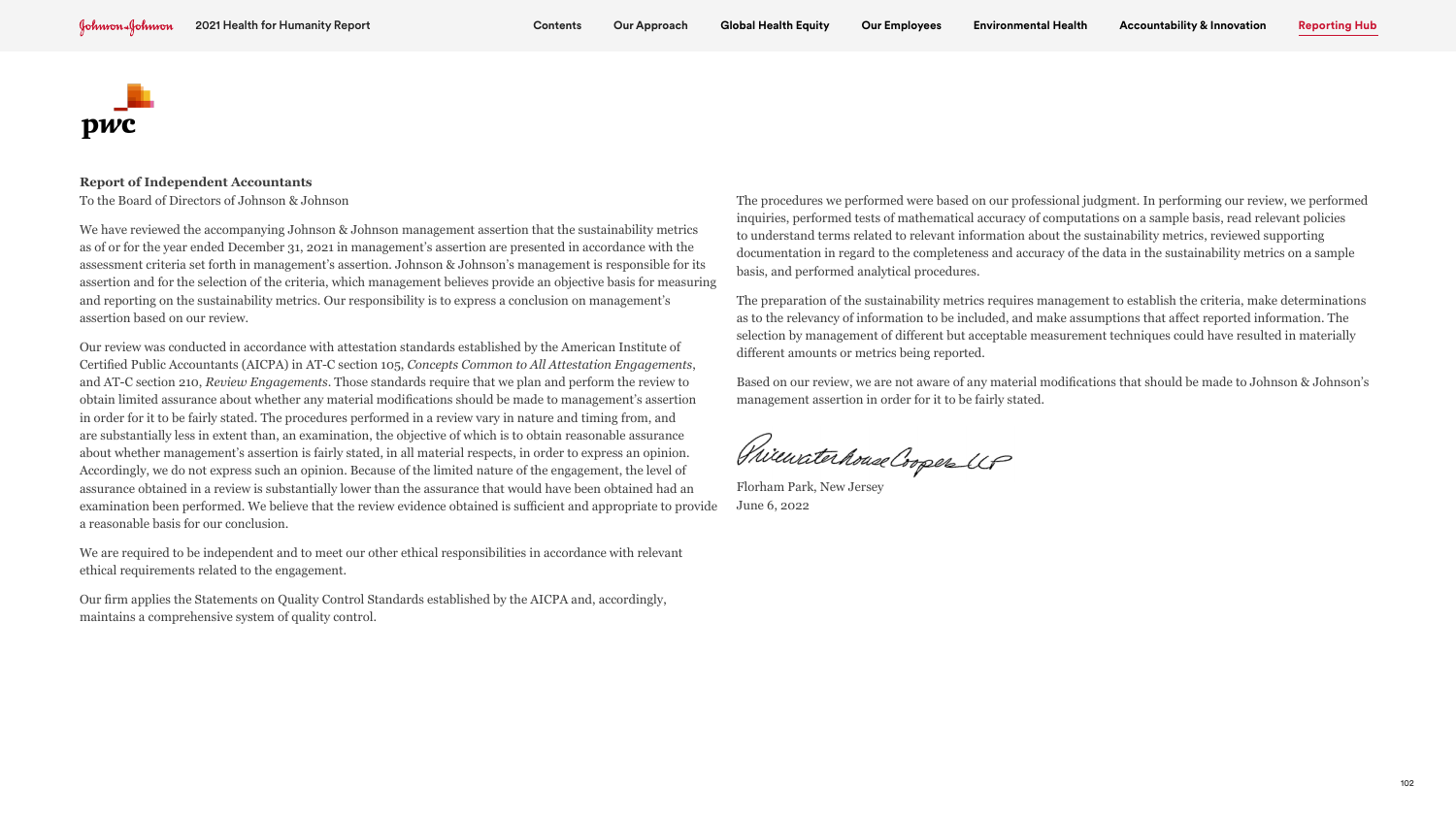Management of Johnson & Johnson is responsible for the completeness, accuracy, and validity of the sustainability metrics included in the tables below as of or for the year ended December 31, 2021 (the reporting year) for global operations, unless otherwise noted. The metrics have been rounded to the nearest whole number unless otherwise indicated.

Management asserts that the metrics reported in the tables below, which are also included in the Health for Humanity Report as identified by the "‡" symbol, are presented in accordance with the assessment criteria set forth below. Management is responsible for the selection of the criteria, which management believes provide an objective basis for measuring and reporting on the sustainability metrics. The preparation of the sustainability metrics requires management to establish the criteria, make determinations as to the relevancy of information to be included, and make assumptions that affect reported information. The selection by management of different but acceptable measurement techniques could have resulted in materially different amounts or metrics being reported.

(a) Our contributions include products or cash donations made to qualified nonprofit entities (i.e.,  $501(c)(3)$  organizations in the U.S. or with an NGO source 501(c)(3) equivalency determination for organizations outside the U.S.) by Johnson & Johnson during the reporting year. Administrative costs incurred by Johnson & Johnson during the contribution process are also included in cash contributions (approximately 4% of the cash contributed).

(b) Products contributed are measured at fair market value, which is the price of the product, as determined by an internal price list in USD as of December 31, 2021, that Johnson & Johnson would sell to consumers in the market.

### **Our Giving(a)**

| <b>Metric Description</b>                          | <b>Metric Value (in millions)</b> |
|----------------------------------------------------|-----------------------------------|
| Total products <sup>(b)</sup> and cash contributed | \$2,738                           |
| Products <sup>(b)</sup> contributed                | \$2,303                           |
| Cash contributed                                   | \$435                             |

# **Diversity, Equity & Inclusion (DE&I)**

| <b>Metric Description</b>                | <b>Metric Value</b>                                                                                        |
|------------------------------------------|------------------------------------------------------------------------------------------------------------|
| Global Employees <sup>(a)(c)</sup>       |                                                                                                            |
| Total number of employees <sup>(b)</sup> | 144,315<br>Women 49.0%<br>Men 50.9%<br>Declined to answer 0.1%                                             |
| Region <sup>(d)</sup>                    | Asia Pacific 29,517<br>Europe, Middle East & Africa 42,429<br>Latin America 23,441<br>North America 48,928 |

### **Diversity, Equity & Inclusion (DE&I) continued**

| <b>Metric Description</b>                         | <b>Metric Value</b>                                                                                                                                                                                                           |
|---------------------------------------------------|-------------------------------------------------------------------------------------------------------------------------------------------------------------------------------------------------------------------------------|
| Gender Representation(a)(b)(c)(i)                 |                                                                                                                                                                                                                               |
| Region <sup>(d)</sup>                             | Asia Pacific:<br>Women 47.4%<br>Men 52.6%<br>Europe, Middle East & Africa:<br>Women 50.3%<br>Men 49.7%<br>Latin America:<br>Women 53.3%<br>Men 46.7%<br>North America:<br>Women 46.9%<br>Men 52.9%<br>Declined to answer 0.2% |
| Employment type                                   | Full-time employees:<br>Women 48.1%<br>Men 51.8%<br>Declined to answer 0.1%<br>Part-time employees:<br>Women 83.5%<br>Men 16.5%                                                                                               |
| Job category <sup>(d)(g)(j)</sup>                 | Vice Presidents:<br>Women 38.9%<br>Men 60.9%<br>Declined to answer 0.2%<br>Managers and Directors:<br><b>Women 48.3%</b><br>Men 51.7%<br>Declined to answer 0.1%<br>Professionals:<br>Women 50.5%<br>Men 49.4%                |
| Management and executive positions <sup>(g)</sup> | Women in management positions<br>48.0%<br>Women in executive positions<br>14.3%                                                                                                                                               |

| Asia Pacific:<br>Women 47.4%<br>Men 52.6%<br>Europe, Middle East & Africa:<br>Women 50.3%<br>Men 49.7%<br>Latin America:<br>Women 53.3%<br>Men 46.7%<br>North America:<br>Women 46.9%<br>Men 52.9%<br>Declined to answer 0.2% |
|-------------------------------------------------------------------------------------------------------------------------------------------------------------------------------------------------------------------------------|
| Full-time employees:<br>Women 48.1%<br>Men 51.8%<br>Declined to answer 0.1%<br>Part-time employees:<br>Women 83.5%<br>Men 16.5%                                                                                               |
| Vice Presidents:<br>Women 38.9%<br>Men 60.9%<br>Declined to answer 0.2%<br>Managers and Directors:<br>Women 48.3%<br>Men 51.7%<br>Declined to answer 0.1%<br>Professionals:<br>Women 50.5%<br>Men 49.4%                       |
| Women in management positions<br>48.0%<br>Women in executive positions<br>14.3%                                                                                                                                               |

As of for the Year Ended December 31, 2021

## **Metric Value**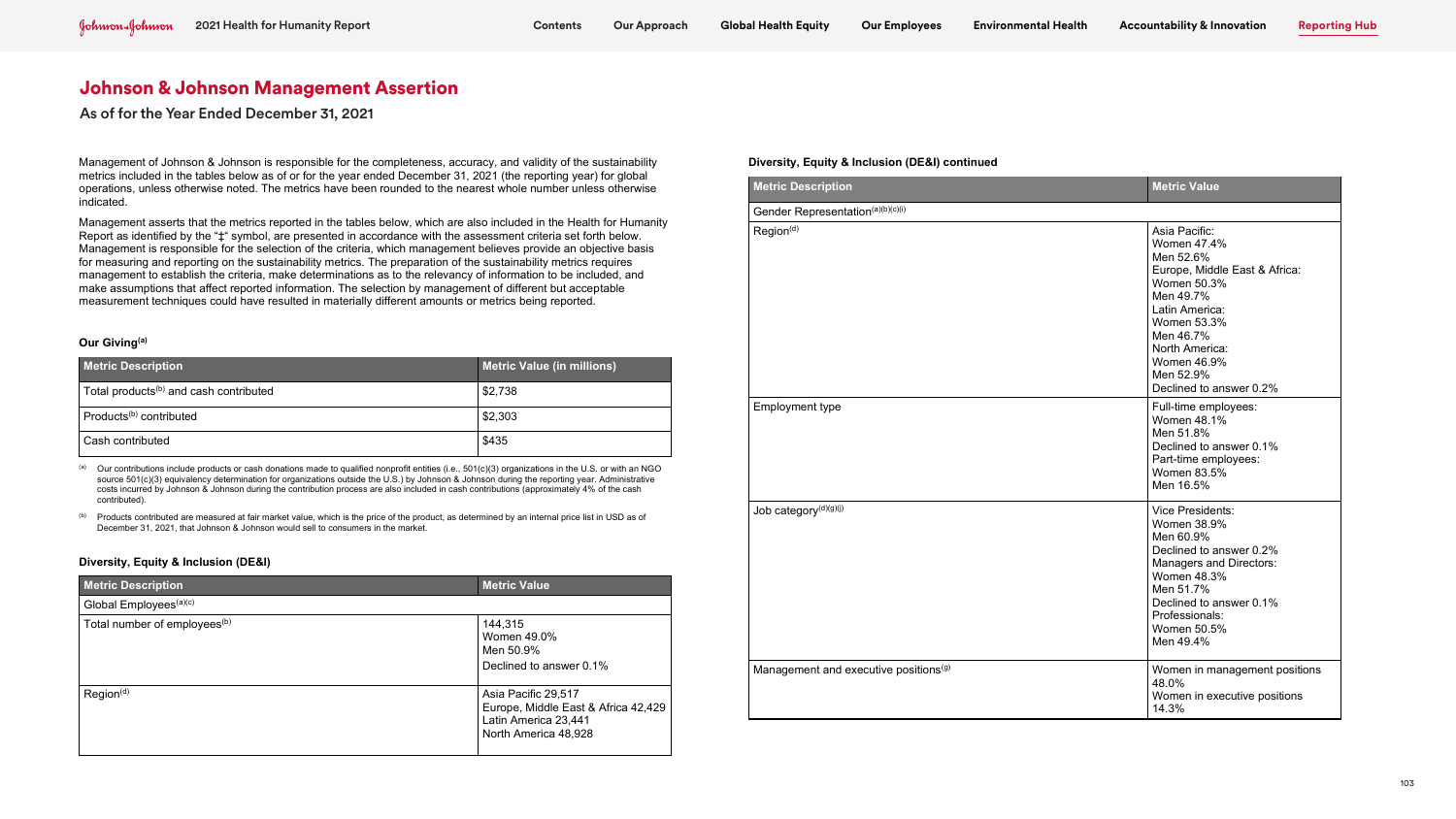- (HRIS). "Employee" is defined as an individual working full-time or part-time, excluding fixed-term employees, interns and co-op employees. Employee data may not include data from more recently acquired companies who are not yet reflected in HRIS (which does not exceed two years Men 46.7% from the date of acquisition), and individuals on long-term disability are excluded. Contingent workers, contractors and subcontractors are also excluded.
- excluded.<br><sup>(b)</sup> Gender and ethnic/racial diversity are reported in accordance with the gender, ethnicity and race as self-reported by the employee and recorded in HRIS as of December 31, 2021. Other is defined as employees who self-reported as American Indian or Alaskan Native, Native Hawaiian or Other<br>Pacific Islander, or two or more races Pacific Islander, or two or more races.
- <sup>(c)</sup> An individual working full-time is defined as an employee working 40 hours or more a week. An individual working part-time is defined as an  $\,$ employee working less than 40 hours a week.
- (d) The region and job category is obtained from HRIS as of December 31, 2021.
- ence region and job category is obtained nonimities as or becember 31, 2021.<br><sup>(e)</sup> Age diversity is reported in accordance with the age as self-reported by the employee and recorded in HRIS as of the date of hire.
- $\sim$  Age uiversity is reported in accordance with the age as sen-reported by the employee and recorded in rinkly as on the date of nife.<br><sup>(f)</sup> Gender and ethnic/racial diversity in the Board composition is reported in acc members as of December 31, 2021.
- <sup>(g)</sup> Professional positions are defined as paygrades 20-26. Management positions are defined as paygrade 30 and above. Executives are defined as employees reporting directly to the Chairman and Chief Executive Officer based on an organization chart including names and positions as of December 31, 2021.
- (h) New employee hires are external hires with a start date between January 1, 2021 and December 31, 2021 obtained from HRIS.
- $^{(i)}$  Where the value for "Declined to answer" is rounded to zero, it was excluded from the reported table.
- $^{(j)}$  Values have been rounded to the nearest tenth. Due to rounding, the numbers presented do not add up precisely to 100.0%.

# Latin America 29.2%

nnson s Human Res<br>.mnlovees\_interns.a

s self-reported

Part employees comme

 $e.$ 

| <b>Metric Description</b>                                                                  | <b>Metric Value</b>                                                                                                         |
|--------------------------------------------------------------------------------------------|-----------------------------------------------------------------------------------------------------------------------------|
| Diversity in Board Composition                                                             |                                                                                                                             |
| Diversity in Board Composition(f)                                                          | Women 35.7%<br>Ethnic/Racial Diversity 21.4%                                                                                |
| Age Diversity <sup>(e)</sup> by Job Category <sup>(a)(c)(d)(g)</sup>                       |                                                                                                                             |
| <b>Vice Presidents</b>                                                                     | Under 30 0.0%<br>30-50 43.5%<br>$51 + 56.5%$                                                                                |
| Managers and Directors                                                                     | Under 30 1.5%<br>30-50 72.2%<br>51+26.3%                                                                                    |
| Professionals                                                                              | Under 30 22.7%<br>30-50 60.0%<br>51+17.3%                                                                                   |
| Ethnic/Racial Diversity <sup>(b)</sup> in the U.S. by Job Category <sup>(a)(c)(d)(g)</sup> |                                                                                                                             |
| <b>Vice Presidents</b>                                                                     | White 70.7%<br>Asian 11.7%<br>Black/African American 7.3%<br>Hispanic/Latino 8.3%<br>Other 1.9%<br>Declined to Answer 0.1%  |
| Managers and Directors <sup>(j)</sup>                                                      | White 64.5%<br>Asian 18.3%<br>Black/African American 6.3%<br>Hispanic/Latino: 7.7%<br>Other 1.9%<br>Declined to answer 1.4% |
| Professionals                                                                              | White 64.2%<br>Asian 13.4%<br>Black/African American 7.7%<br>Hispanic/Latino 10.4%<br>Other 2.5%<br>Declined to answer 1.8% |
| New Employee Hires <sup>(h)</sup>                                                          |                                                                                                                             |
| Total number of new hires                                                                  | 22,543                                                                                                                      |
| Region(d)(i)(j)                                                                            | Asia Pacific 25.6%<br>Europe, Middle East & Africa 16.7%<br>Latin America 29.2%<br>North America 28.4%                      |

<sup>(a)</sup> Represents the percentage of employees in Manager and above job categories (defined as paygrade 30 and above in HRIS as of December 31, Nepresents the percentage or employees in Manager and above job categones (defined as paygrade 50 and above in<br>2021) who, in their career progression, moved through upward promotion or lateral transfer during the reporting

| <b>Metric Description</b>            | <b>Metric Value</b>                                 |
|--------------------------------------|-----------------------------------------------------|
| Gender representation <sup>(b)</sup> | Women 54.0%<br>Men 45.8%<br>Declined to answer 0.2% |
| Age <sup>(e)</sup>                   | Under 30 47.5%<br>30-50 47.6%<br>$51 + 4.9%$        |

- (b) Employee count excludes fixed-term, intern, and co-op employees, employees on long-term disability, employees from more recently acquired organizations in the Pharmaceutical, MedTech and Consumer Health segments. companies who are not yet reflected in HRIS (which does not exceed 2 years from the date of acquisition), and employees in the R&D
- (c) Employee movement is tracked monthly in HRIS and then consolidated at year end. If an employee moves, for example, across both function and country in the same month, it is only counted as one move.
- <sup>(d)</sup> Employee count excludes fixed-term, intern, and co-op employees, employees on long-term disability, and employees from more recently acquired excludes employees leaving the company due to retirement or death.<br>
and the company of the company of the company due to retirement or death. companies who are not yet reflected in HRIS (which does not exceed 2 years from the date of acquisition). Voluntary turnover (the numerator)
- Meets/Exceeds (note that "exceeds" is one out of four possible dimension ratings). Employees who are not part of the performance management<br>process are excluded from the voluntary turnover of high performers metric. (e) High performer is defined as an individual with two consecutive annual performance ratings of Exceeds/Exceeds, Exceeds/Fully Meets, or Fully process are excluded from the voluntary turnover of high performers metric.

# **Diversity, Equity & Inclusion (DE&I) continued**

| <b>Metric Description</b>                                                                     | <b>Metric Value</b> |
|-----------------------------------------------------------------------------------------------|---------------------|
| Managers and above moved across functions, country or business segment<br>$lines^{(a)(b)(c)}$ | 45.8%               |
| Overall voluntary turnover <sup>(d)</sup>                                                     | 8%                  |
| Voluntary turnover <sup>(d)</sup> of high performers <sup>(e)</sup>                           | 4%                  |

905/EXCeeds, E.<br>محمد معدد 15.5%

# Diversity, Equity & Inclusion (DE&I) continued

### **Employee Retention and Turnover**

## **Metric Description**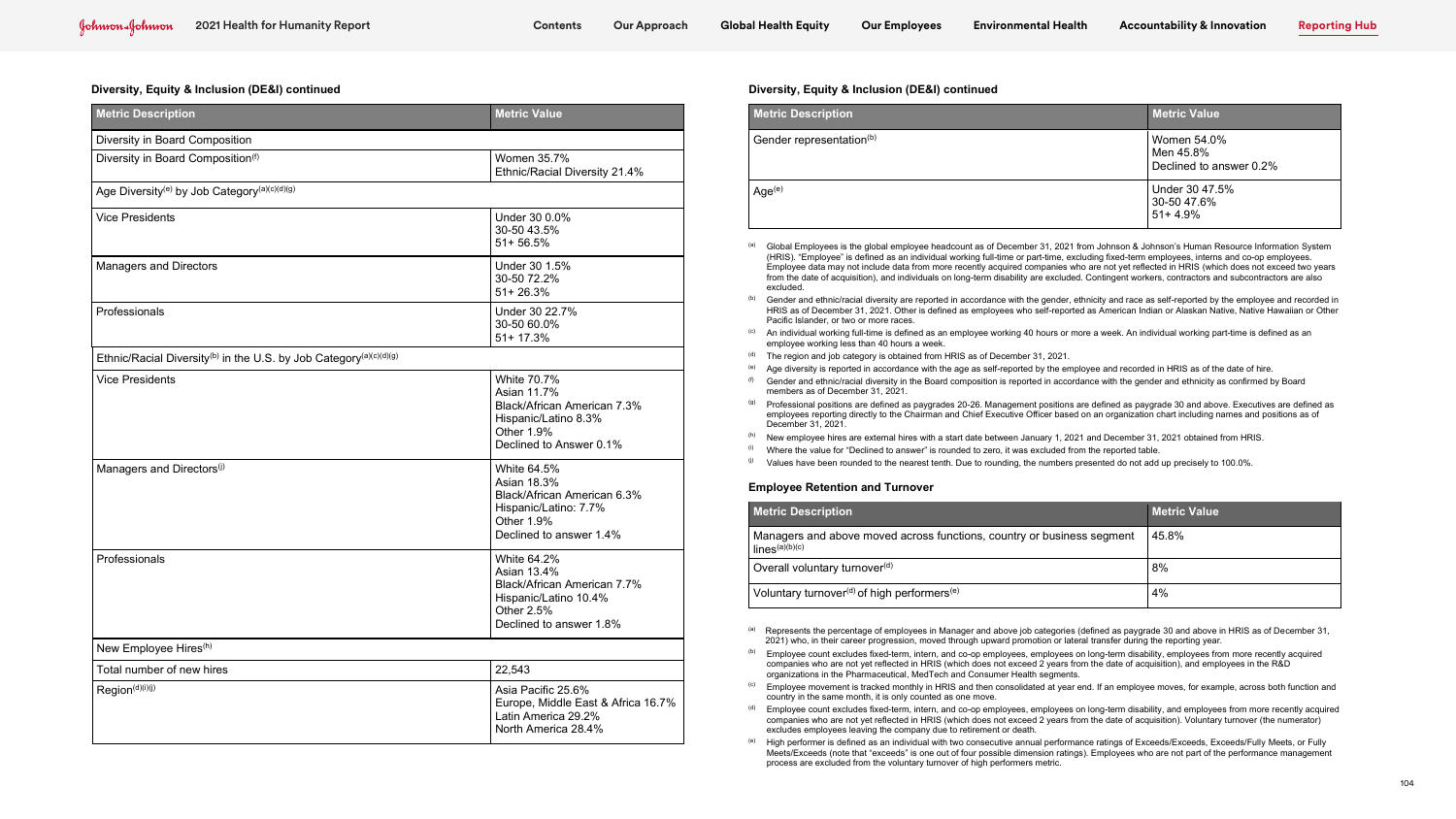### **Employee Safety(a)(b)**

- (a) Includes data as of December 31, 2021 and hours worked in the reporting year. More recently acquired sites (i.e., owned less than two years as of December 31, 2021) are excluded from employee safety metrics.
- (b) Lost Work Day Case (LWDC) rate, Total Recordable Injury (TRIR), Serious Injury and Illness Case (SIIC) rate and fatalities are calculated for Johnson & Johnson employees and contingent workers. Contingent workers (i.e., workers supplied by third-party agencies that are the worker's employer of record) are intended to supplement or temporarily replace existing workforce and are directly supervised by a Johnson & Johnson employee. Cases from contractor/subcontractors (who are not contingent workers) are excluded.
- <sup>(c)</sup> "Lost days" are calendar days where an employee is unable to work due to illness or injury, beginning the day after an incident has taken place through the last day of leave (excluding holidays and vacations).
- (d) LWDC rate is calculated as follows and the data used in the calculation is obtained from the internal Johnson & Johnson CURVE system: (number of LWDC \* 200,000 work hours)/total work hours.
- $^{(e)}$  TRIR is calculated as follows and the data used in the calculation is obtained from the internal Johnson & Johnson CURVE system: (number of recordable cases \* 200,000 work hours)/total work hours.
- $^{(f)}$  SIIC rate is calculated as follows and the data used in the calculation is obtained from the internal Johnson & Johnson CURVE system: (number of SIIC \* 200,000 work hours)/total work hours.

| <b>Metric Description</b>                           | <b>Metric Value</b>                                                                                               |
|-----------------------------------------------------|-------------------------------------------------------------------------------------------------------------------|
| Lost Workday Case rate <sup>(c)(d)</sup>            | Global 0.06<br>Asia Pacific 0.06<br>Europe, Middle East & Africa 0.06<br>Latin America 0.07<br>North America 0.07 |
| Total Recordable Injury rate <sup>(e)</sup>         | Global 0.30<br>Asia Pacific 0.14<br>Europe, Middle East & Africa 0.29<br>Latin America 0.26<br>North America 0.37 |
| Serious Injury and Illness Case rate <sup>(f)</sup> | Global 0.02<br>Asia Pacific 0.01<br>Europe, Middle East & Africa 0.02<br>Latin America 0.02<br>North America 0.04 |
| Number of fatalities                                | Global 0.0                                                                                                        |

|                                                          |                                                                                                                | <b>Global Health Equity</b>          | <b>Our Employees</b>                                       | <b>Environmental Health</b>                                                         | <b>Accountability &amp; Innovation</b>                                                                                                                                                                                                                                                                                                                                                                                                                                                                                                                                                                  | <b>Reporting Hub</b> |
|----------------------------------------------------------|----------------------------------------------------------------------------------------------------------------|--------------------------------------|------------------------------------------------------------|-------------------------------------------------------------------------------------|---------------------------------------------------------------------------------------------------------------------------------------------------------------------------------------------------------------------------------------------------------------------------------------------------------------------------------------------------------------------------------------------------------------------------------------------------------------------------------------------------------------------------------------------------------------------------------------------------------|----------------------|
|                                                          |                                                                                                                |                                      |                                                            |                                                                                     |                                                                                                                                                                                                                                                                                                                                                                                                                                                                                                                                                                                                         |                      |
|                                                          |                                                                                                                |                                      |                                                            |                                                                                     | Ethics and Compliance (Inquiries and Complaints as Recorded with Our Credo Integrity Line by Category)                                                                                                                                                                                                                                                                                                                                                                                                                                                                                                  |                      |
| Value                                                    |                                                                                                                | <b>Metric Description</b>            |                                                            |                                                                                     | <b>Metric Value</b>                                                                                                                                                                                                                                                                                                                                                                                                                                                                                                                                                                                     |                      |
| 0.06<br>cific 0.06<br>nerica 0.07<br>merica 0.07<br>0.30 | , Middle East & Africa 0.06                                                                                    | Category <sup>(a)(b)(c)</sup>        |                                                            | Inquiries and complaints as recorded with Our Credo Integrity Line by               | Human Resources-related 55%<br>Business integrity-related 14%<br>Other 9%<br>General information questions 8%<br>Financial-related 7%<br>Human rights-related 5%<br>Product quality and patient safety-                                                                                                                                                                                                                                                                                                                                                                                                 |                      |
| cific 0.14                                               |                                                                                                                |                                      |                                                            |                                                                                     | related 2%                                                                                                                                                                                                                                                                                                                                                                                                                                                                                                                                                                                              |                      |
| nerica 0.26<br>merica 0.37                               | , Middle East & Africa 0.29                                                                                    | (a)                                  |                                                            |                                                                                     | Johnson & Johnson's anonymous grievance mechanism includes 13 inquiry and complaint categories for the person reporting to select from when<br>reporting inguiries and complaints. Filed reports are then summarized into seven reported categories by Johnson & Johnson. In FY20, there were<br>48 Our Credo inquiry and complaint categories that were recategorized into the current 13 categories as of December 4, 2020. Other consists of<br>the following categories: privacy, information security, global security, Environment, Health, Safety & Sustainability (EHS&S), legal/regulatory and |                      |
| 0.02<br>cific 0.01                                       |                                                                                                                | (b)                                  | report follow up. The 13th category is "ask a question."   |                                                                                     | Johnson & Johnson introduced the human rights category in December 2020 and included inquiries and complaints from December 2020 in the                                                                                                                                                                                                                                                                                                                                                                                                                                                                 |                      |
|                                                          | , Middle East & Africa 0.02                                                                                    | 2021 data.                           |                                                            |                                                                                     |                                                                                                                                                                                                                                                                                                                                                                                                                                                                                                                                                                                                         |                      |
| nerica 0.02<br>merica 0.04                               |                                                                                                                | (c)                                  |                                                            |                                                                                     | Johnson & Johnson's Triage Committee and case investigators have the ability to change the category of an inquiry or complaint upon receipt<br>using a set of established criteria in Our Credo Integrity Line. This occurred for fewer than 5% of total recorded inquiries and complaints.                                                                                                                                                                                                                                                                                                             |                      |
|                                                          |                                                                                                                |                                      |                                                            | Compliance-Related Allegations Investigated Through Triage Committee <sup>(a)</sup> |                                                                                                                                                                                                                                                                                                                                                                                                                                                                                                                                                                                                         |                      |
|                                                          |                                                                                                                | <b>Metric Description</b>            |                                                            |                                                                                     | <b>Metric Value</b>                                                                                                                                                                                                                                                                                                                                                                                                                                                                                                                                                                                     |                      |
|                                                          |                                                                                                                |                                      |                                                            |                                                                                     |                                                                                                                                                                                                                                                                                                                                                                                                                                                                                                                                                                                                         |                      |
|                                                          | (i.e., owned less than two years as of                                                                         |                                      | Number of compliance-related allegations investigated      |                                                                                     | 661                                                                                                                                                                                                                                                                                                                                                                                                                                                                                                                                                                                                     |                      |
|                                                          | e and fatalities are calculated for<br>party agencies that are the worker's<br>pervised by a Johnson & Johnson |                                      |                                                            | Percentage of compliance-related allegations investigated, by category              | Healthcare <sup>(b)</sup> 48%<br>Financial <sup>(c)</sup> $43%$<br>Other <sup>(d)</sup> 9%                                                                                                                                                                                                                                                                                                                                                                                                                                                                                                              |                      |
|                                                          | y after an incident has taken place                                                                            |                                      |                                                            |                                                                                     |                                                                                                                                                                                                                                                                                                                                                                                                                                                                                                                                                                                                         |                      |
|                                                          | 8 Johnson CURVE system: (number                                                                                |                                      |                                                            |                                                                                     | Compliance-related allegations can be filed by internal or external parties, and for those allegations that meet the internal escalation criteria, they<br>are logged and categorized by Johnson & Johnson management within Johnson & Johnson's sensitive issue case management system and then                                                                                                                                                                                                                                                                                                        |                      |
|                                                          | nnson CURVE system: (number of                                                                                 |                                      |                                                            |                                                                                     | presented to and investigated through the Johnson & Johnson Triage Committee. Internal escalation criteria includes actual or alleged (i) non-<br>compliance with internal Johnson & Johnson policies that could result in termination of the employee; (ii) expense violations exceeding \$1,000;                                                                                                                                                                                                                                                                                                      |                      |
|                                                          | Johnson CURVE system: (number of                                                                               |                                      | (vii) misconduct by members of the senior leadership team. |                                                                                     | (iii) theft, fraud or misuse of funds exceeding \$1,000; (iv) non-compliance with laws and regulations, such as anti-corruption laws or human<br>trafficking rules; (v) governmental non-compliance, such as failure to abide by relevant terms of a U.S. government invoice, contract or pricing<br>program, financial conflicts of interest, false or incomplete statements made to the U.S. government; (vi) data breach or privacy incidents; and                                                                                                                                                   |                      |
|                                                          |                                                                                                                | (b)                                  |                                                            |                                                                                     | Healthcare compliance-related allegations consist of violations of Health Care Compliance guidelines including U.S. Foreign Corrupt Practices                                                                                                                                                                                                                                                                                                                                                                                                                                                           |                      |
|                                                          |                                                                                                                | Act (FCPA) violations.<br>(c)<br>(d) |                                                            |                                                                                     | Financial compliance-related allegations consist of asset misappropriation, conflicts of interest and financial statement-related.                                                                                                                                                                                                                                                                                                                                                                                                                                                                      |                      |

- (a) Compliance-related allegations can be filed by internal or external parties, and for those allegations that meet the internal escalation criteria, they are logged and categorized by Johnson & Johnson management within Johnson & Johnson's sensitive issue case management system and then presented to and investigated through the Johnson & Johnson Triage Committee. Internal escalation criteria includes actual or alleged (i) noncompliance with internal Johnson & Johnson policies that could result in termination of the employee; (ii) expense violations exceeding \$1,000; (iii) theft, fraud or misuse of funds exceeding \$1,000; (iv) non-compliance with laws and regulations, such as anti-corruption laws or human trafficking rules; (v) governmental non-compliance, such as failure to abide by relevant terms of a U.S. government invoice, contract or pricing program, financial conflicts of interest, false or incomplete statements made to the U.S. government; (vi) data breach or privacy incidents; and (vii) misconduct by members of the senior leadership team.
- (b) Healthcare compliance-related allegations consist of violations of Health Care Compliance guidelines including U.S. Foreign Corrupt Practices Act (FCPA) violations.
- (c) Financial compliance-related allegations consist of asset misappropriation, conflicts of interest and financial statement-related.
- (d) Other compliance-related allegations consist of legal, quality, anti-trust, product registration and privacy.

**Employee Safety continued**

# **Ethics and Compliance (Inquiries and Complaints as Recorded with Our Credo Integrity Line by Category)**

| <b>Metric Value</b>                                                                                                                                              |
|------------------------------------------------------------------------------------------------------------------------------------------------------------------|
| Human Resources-related 55%<br>Business integrity-related 14%<br>Other 9%<br>General information questions 8%<br>Financial-related 7%<br>Human rights-related 5% |
| Product quality and patient safety-<br>related 2%                                                                                                                |

- (b) Johnson & Johnson introduced the human rights category in December 2020 and included inquiries and complaints from December 2020 in the 2021 data.
- (c) Johnson & Johnson's Triage Committee and case investigators have the ability to change the category of an inquiry or complaint upon receipt using a set of established criteria in Our Credo Integrity Line. This occurred for fewer than 5% of total recorded inquiries and complaints.

### **Compliance-Related Allegations Investigated Through Triage Committee**(a)

### **Metric Description**

| <b>Metric Value</b>                                                                        |
|--------------------------------------------------------------------------------------------|
| 661                                                                                        |
| Healthcare <sup>(b)</sup> 48%<br>Financial <sup>(c)</sup> $43%$<br>Other <sup>(d)</sup> 9% |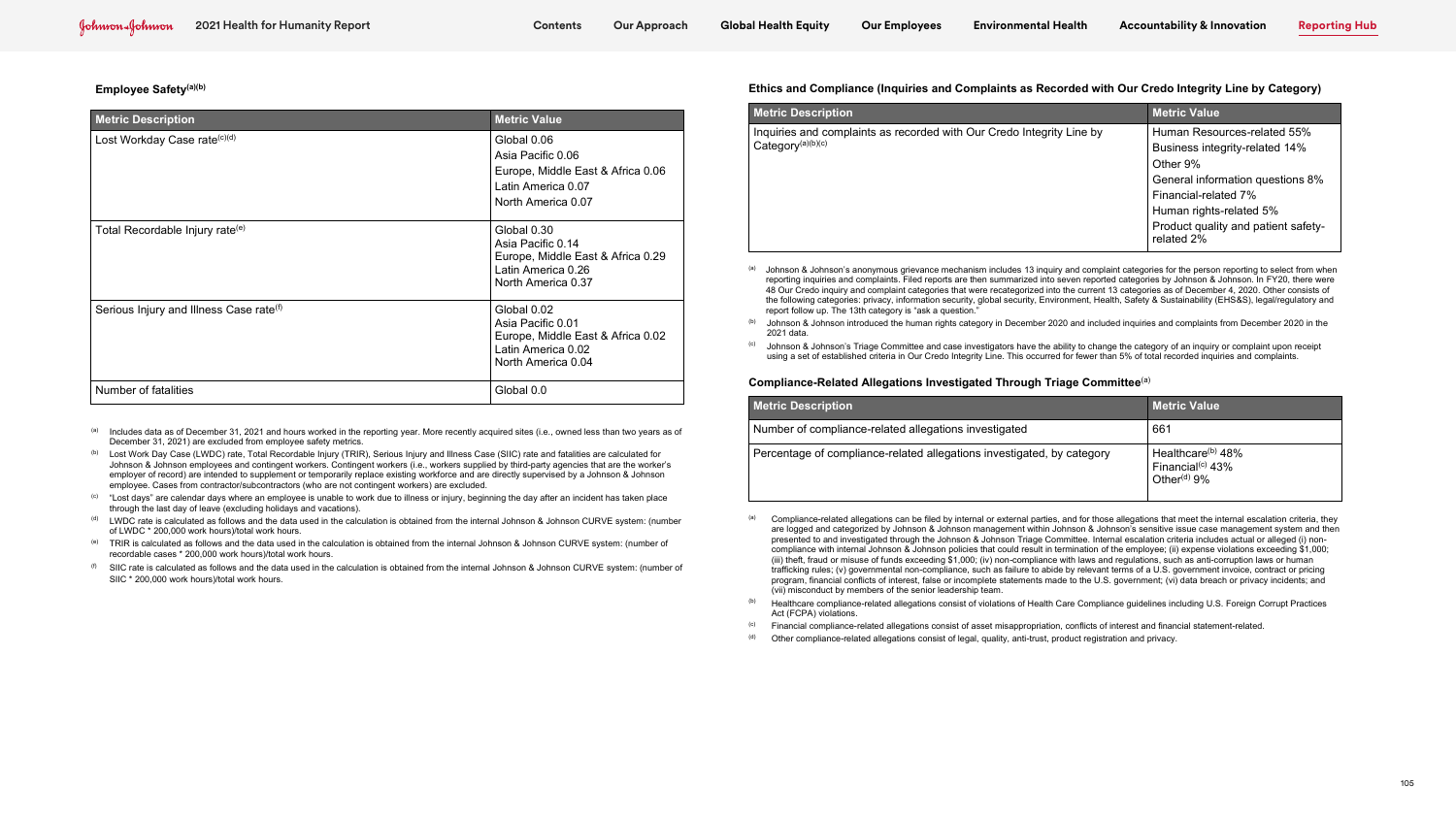(a) Environmental non-compliances represent instances of non-compliance with environmental regulatory requirements or laws that were either (i) self-reported to authorities in the reporting year or (ii) identified by authorities and the non-compliance occurred in the reporting year. The authorities include regional, national, state/country/province, and local/city regulatory agencies.

 $(b)$  Environmental non-compliances and fines paid exclude newly acquired sites (i.e., owned less than two years as of December 31, 2021).

<sup>(c)</sup> Fines paid for environmental non-compliances include those paid in the reporting year. It does not include fines assessed and/or under negotiation that were not paid as of December 31, 2021.

 $\frac{d}{dt}$  Certified to ISO 14001 or ISO 45001 means the site has received an external certification that is valid as of December 31, 2021.

 $(e)$  The denominator of total manufacturing and research & development (R&D) sites excludes small R&D and manufacturing sites (defined as having less than 50 employees) and newly acquired sites (i.e., owned less than three years as of December 31, 2021).

#### **EH&S Compliance and Certifications**

| <b>Metric Description</b>                                                         | <b>Metric Value</b> |
|-----------------------------------------------------------------------------------|---------------------|
| Number of environmental non-compliances <sup>(a)(b)</sup>                         | 34                  |
| Fines paid for environmental non-compliances( $a$ ) <sup>(b)(c)</sup> (thousands) | \$3.6               |
| Number of manufacturing and R&D sites certified to ISO 14001(d)(e)                | 92                  |
| Percentage of manufacturing and R&D sites certified to ISO 14001(d)(e)            | 89%                 |
| Percentage of manufacturing and R&D sites certified to ISO 45001(d)(e)            | 17%                 |

Number of independent audits of Johnson & Johnson sites to ensure compliance with Johnson & Johnson Quality Policy and Standards<sup>(d)</sup>

Number of independent audits of external manufacturing sites<sup>(e)</sup> to ensure compliance with Johnson & Johnson Quality Policy and Standards<sup>(d)</sup>

- (a) A regulatory inspection is defined as an inspection conducted by the health authority to determine compliance with applicable laws and regulations.
- (b) Health authorities are organizations with authority over the development, manufacture, distribution, placing on the market, and post market surveillance of products. For example, the US Food and Drug Administration (FDA), Korean Food and Drug Administration (KFDA), British Standards Institution (BSI), and Health Canada. The observations identified during the inspection are listed on a form provided by the third-party health authority who conducted the inspection.
- <sup>(c)</sup> An FDA inspection is defined as a regulatory inspection performed by the FDA and an observation is defined as the observed condition or practice indicating that an FDA-regulated product may be in violation of FDA requirements. The observations are listed on FDA Form 483 during inspections conducted by the FDA and then provided to the manufacturer following the FDA inspection.
- (d) Independent audits are conducted by internal Johnson & Johnson Regulatory Compliance auditors at Johnson & Johnson sites and external manufacturing sites.
- $($ <sup>e)</sup> An external manufacturing site is defined as not owned or operated by Johnson & Johnson.
- $<sup>(f)</sup>$  Product recall rate is defined as the number of lots removed from the market as a percentage of total lots globally manufactured, based on field</sup> action removals where it has been determined internally by a Quality Review Board and aligned by Johnson & Johnson Enterprise Compliance, that there is a reasonable probability that the product may cause temporary or medically reversible adverse health consequences and in certain cases will cause serious adverse health consequences. A lot is defined as a specific quantity of material that has uniform character and quality and was released to market during the 2021 calendar year.

### **Product Quality Indicators**

| <b>Metric Description</b>                                                                                                    | <b>Metric Value</b> |
|------------------------------------------------------------------------------------------------------------------------------|---------------------|
| Number of regulatory inspections <sup>(a)</sup> of Johnson & Johnson sites by worldwide<br>health authorities <sup>(b)</sup> | 448                 |
| Percentage of regulatory inspections <sup>(a)</sup> that resulted in zero observations <sup>(b)</sup>                        | 76%                 |
| Number of FDA inspections of Johnson & Johnson sites <sup>(c)</sup>                                                          | 9                   |
| Percentage of FDA inspections that resulted in zero observations <sup>(c)</sup>                                              | 56%                 |

Average number of observations per FDA inspection<sup>(c)</sup>

|   | <b>Metric Value</b>                                                               |
|---|-----------------------------------------------------------------------------------|
| J | 448                                                                               |
|   | 76%                                                                               |
|   | 9                                                                                 |
|   | 56%                                                                               |
|   | 2.4                                                                               |
|   | 170                                                                               |
|   | 277                                                                               |
|   | 0                                                                                 |
|   | Pharmaceutical 0.0%<br>MedTech 0.059%<br>Consumer Health Self-Care OTC<br>$0.0\%$ |

Number of FDA warning letters issued 0

Product recall rate $(f)$ , by business segment